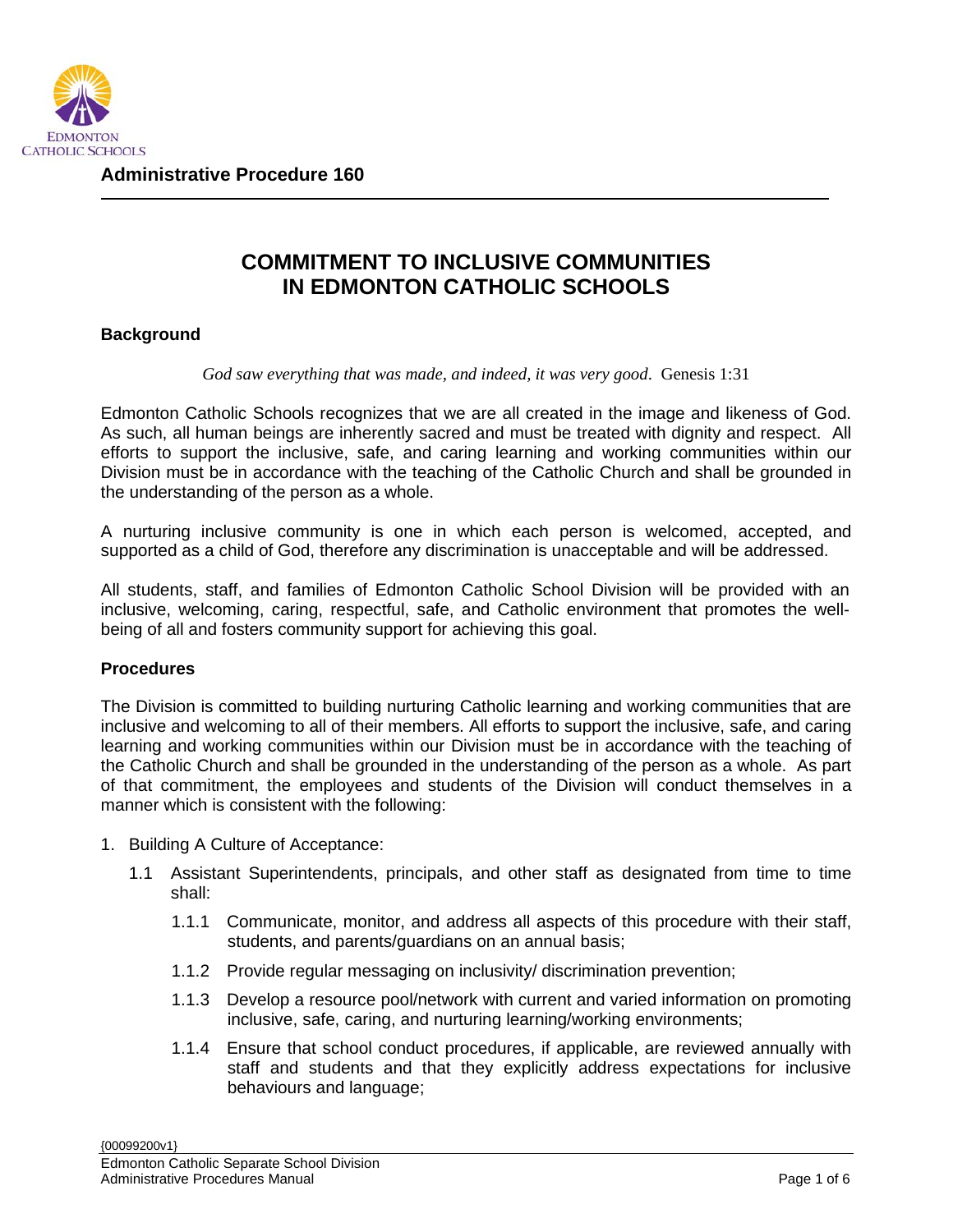

- 1.1.5 Take ongoing action to create and maintain an inclusive, safe, caring, and nurturing learning/working environment;
- 1.1.6 Provide access to training on diversity and sensitivity;
- 1.1.7 Identify staff leaders for appropriate training on diversity and sensitivity; and,
- 1.1.8 Support the establishment of school clubs/groups/committees (*Education Act*, 35.3(1)(a)), supervised by a teacher or administrator (*Education Act*, 35.1(1)(b)), that focus on equality and non-discrimination, social justice, peer support and human rights concerns from a Catholic holistic approach as outlined in the [Council](https://www.ccssa.ca/public/download/documents/48764)  [of Catholic School Superintendents of Alberta's Living Inclusion Faithfully for](https://www.ccssa.ca/public/download/documents/48764)  [Everyone \(LIFE\) Framework.](https://www.ccssa.ca/public/download/documents/48764)
- 1.2 Staff are expected to:
	- 1.2.1 Explore and model the theological understanding of inclusivity, that everyone is to be welcomed as they are, and of trending issues in a comprehensive and appropriate way, calling upon our Division Chaplains and other resources to inform themselves;
	- 1.2.2 Support students to help them develop an understanding of themselves as children of God, therefore fostering a sense of self-worth;
	- 1.2.3 Model inclusive language and behaviours at all times; and,
	- 1.2.4 Hold each other accountable for their language and behaviours, and report instances of language and behaviour that result in exclusion or discrimination to their immediate supervisor.
- 2. Reporting Language and Behaviour in Contravention of this Administrative Procedure
	- 2.1 Assistant Superintendents, principals, and other staff as designated from time to time shall:
		- 2.1.1 Review and communicate annually the mechanism within their sites for reporting language and behaviours that result in exclusion or discrimination;
		- 2.1.2 Thoroughly investigate all reports of language and behaviours that result in exclusion or discrimination in a timely manner;
		- 2.1.3 Address all substantiated reports of language and behaviours that result in exclusion or discrimination in a timely manner; and,
		- 2.1.4 Gather and respond to data on language and behaviours that result in exclusion or discrimination on an ongoing basis.
	- 2.2 In circumstances where parties feel that issues have not been adequately addressed at the school level, they may wish to review the following: Administrative Procedure 390 – Student and Parent Appeals of Decisions, Administrative Procedure 152 – Dealing with Parent-School Conflict Management, any applicable Codes of Conduct, and Administrative Procedure 171 – Respect in the Workplace.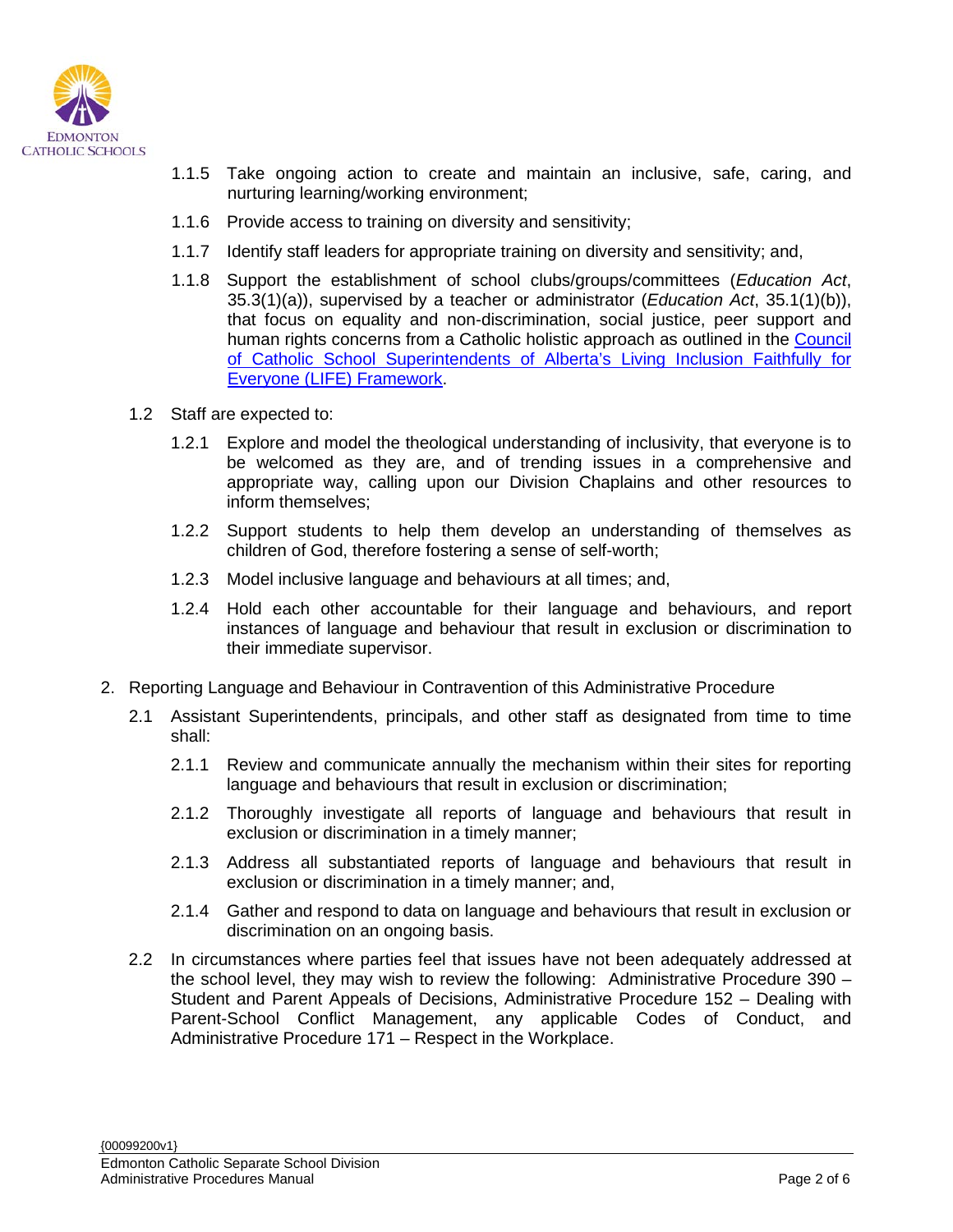

- 3. Student Programming:
	- 3.1 The Division shall:
		- 3.1.1 Allow for Student Records to reflect the preferred name of students (i.e. report cards, IPPs, and class lists and PowerSchool: Teacher reports)<sup>[1](#page-2-0)</sup>;
		- 3.1.2 Ensure that gender designations only appear in administrative databases (PowerSchool: Administration) $^2$  $^2$ ; and,
		- 3.1.3 Support schools in an advisory capacity as requested in cases requiring special considerations for students;
	- 3.2 School Based staff shall:
		- 3.2.1 Share information about students and/or parents only with staff members involved with providing service to that student, always respecting the privacy and confidentiality of the student and/or parents;
		- 3.2.2 Involve key advisors with consent (i.e. consultants, mental health providers, medical providers, Family School Liaison Workers, classroom teachers, School Operations Services personnel) as needed in a family-centred case conference approach to programming for students who need special considerations;
		- 3.2.3 Provide the agreed upon special considerations for students in a caring, pastoral and inclusive manner;
		- 3.2.4 Provide for the needs and physical privacy of students in a pastoral manner, with a view at all times to maintaining their dignity and safety;
		- 3.2.5 Provide the option of single use washroom/change-room facilities for staff and students whenever possible;
		- 3.2.6 Consult with students and families with respect to accommodating individual needs, protecting the privacy and confidentiality of students, and allowing students to participate in fieldtrips or overnight field trips without the requirement to disclose personal information to determine the best practice and rationale for all individuals involved;
		- 3.2.7 Determine best practice and rationale for all individuals involved with respect to student participation in curricular and extra-curricular activities including intramurals and athletics. Based on specific student circumstances, educators address additional needs in consultation with the Principal and Division leadership. Athletic eligibility for all high school students participating in school sports is determined by the Alberta Schools' Athletic Association (ASAA, [http://www.asaa.ca/resources/asaa-bylaws-policy\)](http://www.asaa.ca/resources/asaa-bylaws-policy) and/or local Division athletic

<span id="page-2-0"></span> $1$  A student who wishes to have his or her name changed on Alberta Education documents is required by Alberta Education to have a legal name change.

<span id="page-2-1"></span><sup>&</sup>lt;sup>2</sup> Alberta Education does not require documented proof for change of sex or gender in their Student Information System (SIS) and Provincial Approach to Student Information (PASI) system. The Division does not require documented proof for change of sex or gender or a medical diagnosis.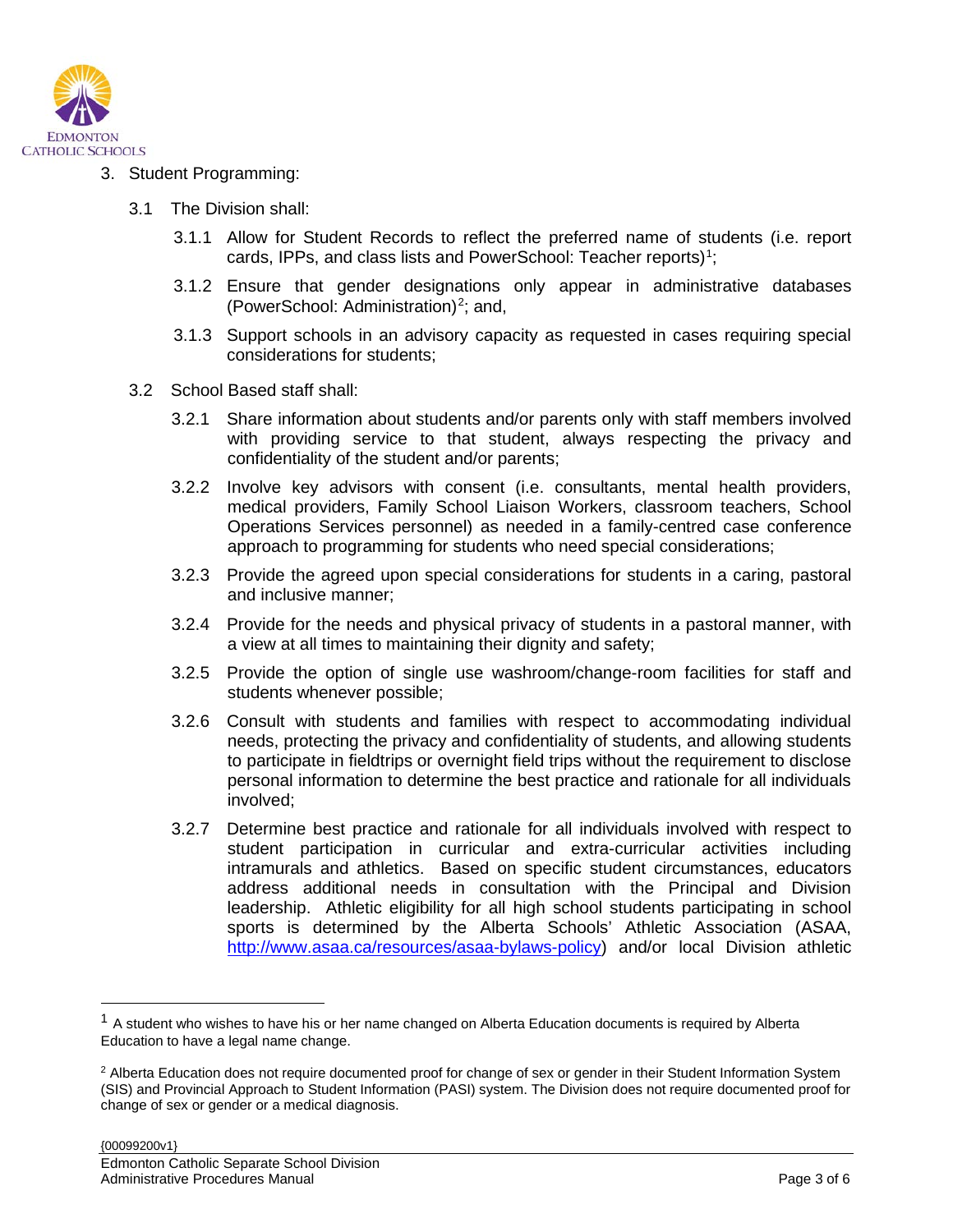

associations. Eligibility at secondary level reflects criteria of these associations to ensure consistency and alignment;

- 3.2.8 Provide age appropriate education to students on inclusive language and behaviours permeated through all aspects of the school day/life; and,
- 3.2.9 Ensure that activities or practices that segregate or differentiate children based on ability, gender, or other characteristics are reduced to the greatest extent possible.
- 3.3 Student organizations and activities
	- 3.3.1 The Division is committed to supporting the establishment of student organizations and activities that intend to promote a welcoming, caring, respectful and safe learning environment that respects the diversity and fosters a sense of belonging for students. In that regard, the *Education Act* provides:

*35.1 (1) If one or more students attending a school operated by a board request a staff member employed by the board for support to establish a voluntary student organization, or to lead an activity intended to promote a welcoming, caring, respectful and safe learning environment that respects diversity and fosters a sense of belonging, the principal of the school shall:* 

*(a) permit the establishment of the student organization or the holding of the activity at the school, and;* 

*(b) designate a staff member to serve as the staff liaison to facilitate the establishment, and the ongoing operation, of the student organization or to assist in organizing the activity.* 

*(2) For the purposes of subsection (1), an organization or activity includes an organization or activity that promotes equality and non-discrimination with respect to, without limitation, race, religious belief, colour, gender, gender identity, gender expression, physical disability, mental disability, family status or sexual orientation, including but not limited to organizations such as gay-straight alliances, diversity clubs, anti-racism clubs and anti-bullying clubs.* 

*(3)The students may select a respectful and inclusive name for the organization including the name "gay-straight alliance" or "queer-straight alliance", after consulting with the principal.* 

*(4) The principal shall immediately inform the board and the Minister if no staff member is available to serve as a staff liaison referred to in subsection (1), and if so informed, the Minister shall appoint a responsible adult to work with the requesting students in organizing the activity or to facilitate the establishment, and the ongoing operation, of the student organization at the school*

*(5) If a staff member indicates to a principal a willingness to act as a staff liaison under subsection (1),* 

*(a) a principal shall not inform a board or the Minister under subsection (4) that no staff member is available to serve as a staff liaison, and (b) that staff member shall be deemed to be available to serve as the staff liaison.* 

- 3.3.2 Parent notification of student participation in student organizations or activities must:
	- 3.3.2.1 be limited to the fact that an organization is being established or an activity is being held, and,
	- 3.3.2.2 be consistent with the usual practices relating to notification of other voluntary student organizations or activities.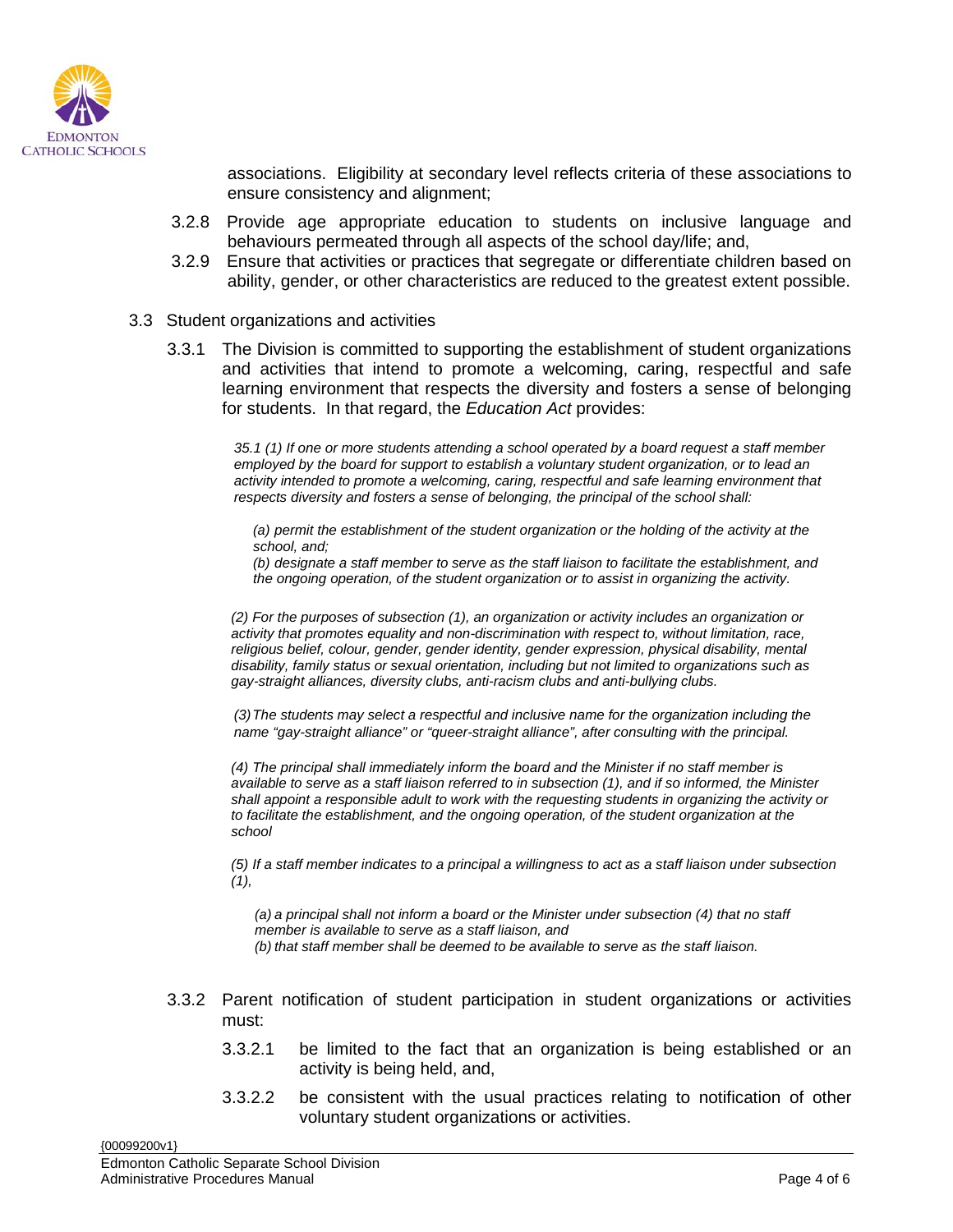

In this regard, Principals shall provide a general notice to the school community that students may be organizing groups or clubs at the school in the future based on interest or need, for example by including a notice in the student handbook.

In the event that a new student organization or activity is undertaken in a school, notification of the establishment of the student organization or activity shall be sent to all parents. Students participating in the student organization or activity shall not be identified. This notification should include a statement regarding the responsibility of parents to discuss with their child the purpose and nature of the club, whether their child wishes to become a member and their child's obligation to contribute to a welcoming, caring, respectful, and safe learning environment that respects diversity and fosters a sense of belonging. At all times, parents are invited to converse with the school regarding the intention of student organizations, clubs, and activities.

- 3.3.3 The disclosure of personal information of any student, staff member, parent or other individual in Alberta by the Division is governed by the *Freedom of Information and Protection of Privacy Act.* 
	- 3.3.3.1 In circumstances where the disclosure of personal information, including that of a student involved in a student organization or activity, is contemplated, the Principal shall contact the General Counsel for assistance.
- 4. The Role of Students and Families:
	- 4.1 As part of the membership of the Edmonton Catholic Schools inclusive community, the expectations for students and their families in all interactions that pertain to the Division are that they:
		- 4.1.1 Conduct themselves in a manner which upholds the dignity and worth of all members of the school community;
		- 4.1.2 Be aware of and adhere to their school's Student Conduct procedure; and,
		- 4.1.3 Report instances of language or behaviour that is in contravention of this Administrative Procedure to their Principal immediately.
- 5. Nothing in this Administrative Procedure is to be interpreted so as to limit or be a waiver of the Board's or Division's rights and powers pursuant to the *Constitution Act, 1867* and the *Canadian Charter of Rights and Freedoms* to maintain the denominational character of Catholic schools. If any of the provisions in this Administrative Procedure conflict with the Board's or Division's rights and powers pursuant to the *Constitution Act, 1867* and the *Canadian Charter of Rights and Freedoms* to maintain the denominational character of Catholic schools, the Board's and Division's rights and powers pursuant to the *Constitution Act, 1867* and the *Canadian Charter of Rights and Freedoms* to maintain the denominational character of Catholic schools will govern.

Adopted: January 5, 2015 Reviewed/Revised: March 17, 2016, May 31, 2016, September 21, 2016, June 30, 2017; March 21, 2018; June 8, 2018; December 9, 2019